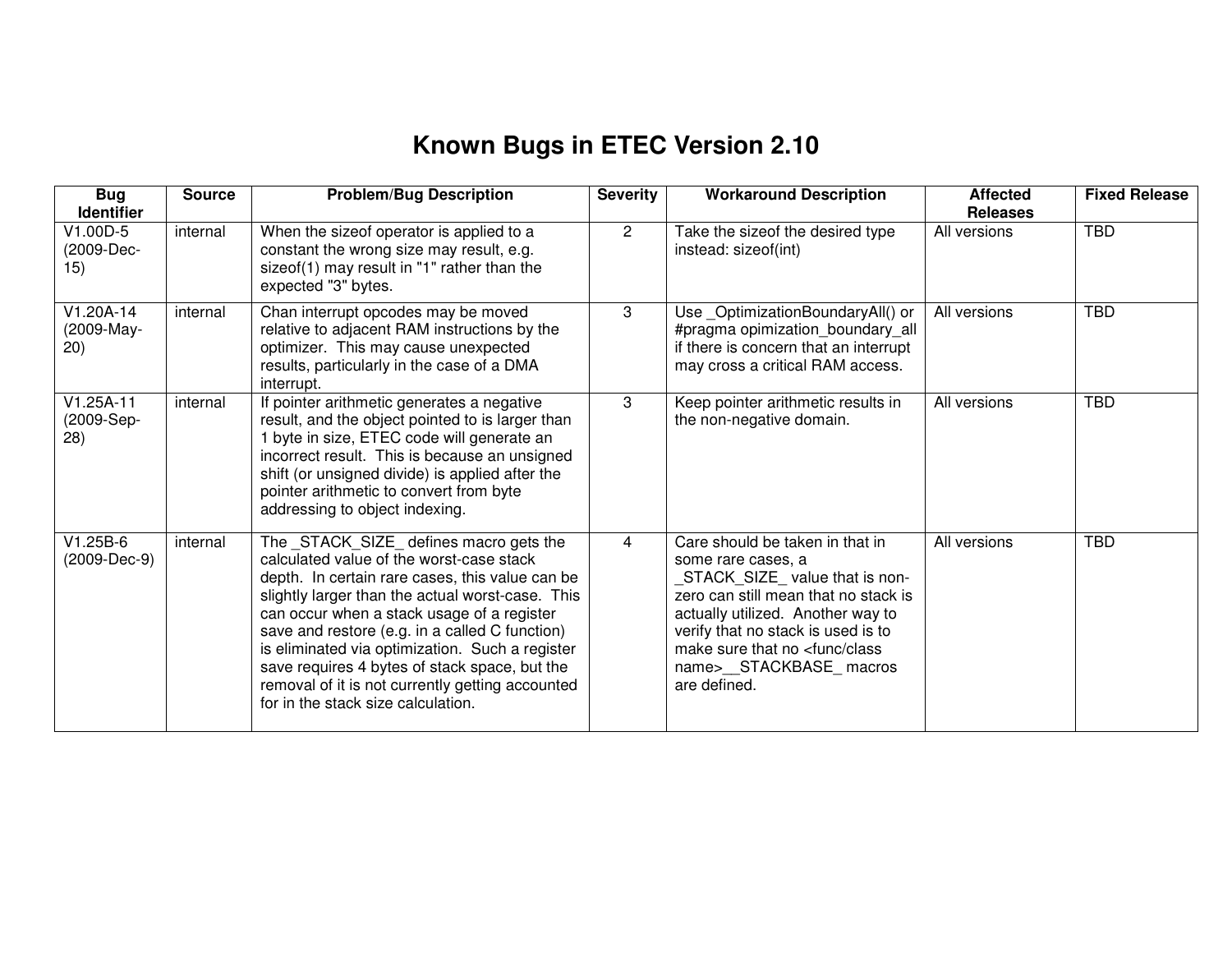| V1.25B-7<br>(2009-Dec-<br>11)   | internal &<br>customer | The optimizer/analyzer does not yet support<br>reentrant functions, whether they be callable<br>C functions or ETEC code fragments.<br>Reentrance is supposed to be detected and<br>cause an error, but in some cases this<br>detection failed, allowing for optimization to<br>continue. Sometimes the result could be a<br>linker crash, or sometimes invalid code<br>generation, or in some cases working code<br>resulted. | 3              | Avoid writing reentrant functions<br>until the ETEC optimizer/analyzer<br>fully supports them.                                                                     | All versions | V1.25C<br>(reentrance<br>detection),<br>TBD (support<br>reentrance) |
|---------------------------------|------------------------|--------------------------------------------------------------------------------------------------------------------------------------------------------------------------------------------------------------------------------------------------------------------------------------------------------------------------------------------------------------------------------------------------------------------------------|----------------|--------------------------------------------------------------------------------------------------------------------------------------------------------------------|--------------|---------------------------------------------------------------------|
| V2.10B-1<br>(2012-May-<br>(24)  | internal               | When reading/writing a 32-bit value through a<br>pointer, in a case when the pointer is a<br>complex expression (more than just a<br>symbol), can result in a compilation failure.                                                                                                                                                                                                                                             | 3              | If necessary, use a temporary<br>int32 pointer variable to perform<br>the read/write, so as to avoid that<br>complex expression that helps<br>trigger the problem. | V2.10A-B     | V2.10C                                                              |
| $V2.10C-1$<br>(2012-Sep-<br>13) | internal               | A structure of only _Bool type members, or<br>that ends with _Bool type members, could fail<br>to compile.                                                                                                                                                                                                                                                                                                                     | 3              | Either use a union (with a struct of<br>Bool members under it, as well as<br>a dummy member of the<br>appropriate size), or use bitfields<br>instead.              | All versions | V2.20A                                                              |
| V2.10C-2<br>(2012-Sep-<br>13)   | internal               | The ability to disable autostruct file generation<br>is not working. (-autostruct-linker option)                                                                                                                                                                                                                                                                                                                               | $\overline{2}$ | None; ignore generated file.                                                                                                                                       | V2.10A-C     | V2.20A                                                              |
| $V2.10C-3$<br>(2012-Sep-<br>26) | customer               | Array indexing via an index variable generates<br>incorrect code in the following case: the index<br>variable is of type int8/char (signed), and the<br>array element size is greater or equal to 128<br>bytes.                                                                                                                                                                                                                | 3              | Use an index variable that is<br>unsigned or bigger than 8 bits in<br>size.                                                                                        | All versions | V2.20A                                                              |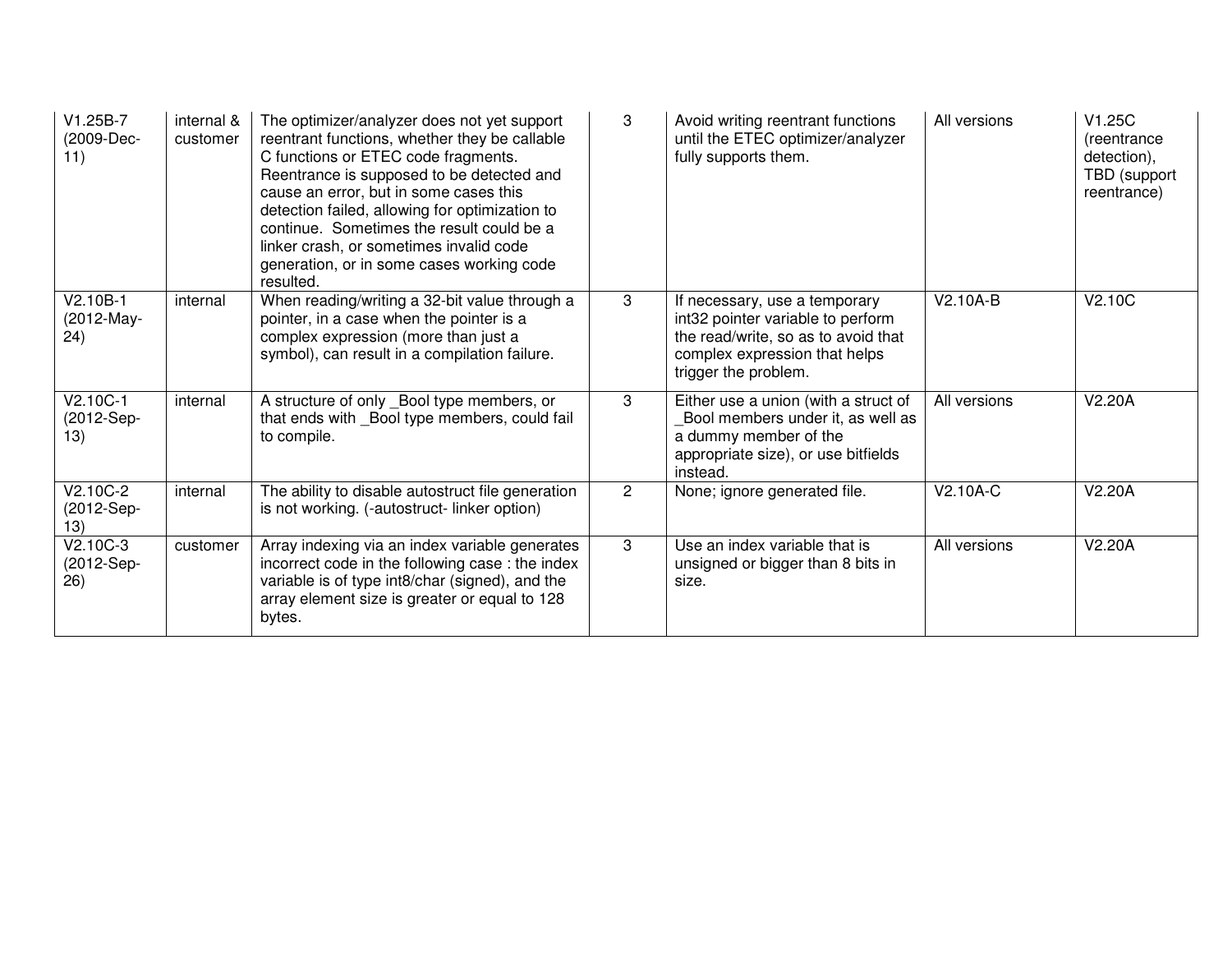| $V2.10C-4$<br>(2012-Nov-<br>13) | customer | In certain program flow situations that form a<br>'Fork' (e.g. if/else) where the first instructions<br>along all paths are matching and parallelizable<br>channel instructions [e.g.<br>ClearMatchALatch();, ClearMatchBLatch();]<br>and the channel instructions along ALL paths<br>match, except that the earlier segment(s)<br>contains more parallelizable channel sub-<br>instructions than the last segment that fit in<br>the same opcode, then it is possible that the<br>additional sub instructions in the first segment<br>that are not found in the last segment can get<br>incorrectly eliminated. For example, the<br>following code is affected by this optimization<br>bug - the ClearMatchBLatch() sub-instruction<br>gets removed erroneously:<br>if (IsMatchBLatched())<br>ClearMatchALatch();<br>ClearMatchBLatch();<br>someVar = $0x23$ ;<br>else<br>ClearMatchALatch();<br>someVar = $0x77$ ; | $\overline{2}$ | One work-around is to protect the<br>set of channel sub-instructions that<br>can get packed into a single<br>opcode with an explicit atomic<br>region - this can be done as<br>follows:<br>if (IsMatchBLatched())<br>#pragma atomic begin;<br>ClearMatchALatch();<br>ClearMatchBLatch();<br>#pragma atomic end;<br>someVar = $0x23$ ;<br>else<br>ClearMatchALatch();<br>someVar = $0x77$ ;<br>Or, the code can be modified<br>slightly to avoid the problem:<br>- reversing the ClearMatchALatch()<br>and the ClearMatchBLatch() lines<br>in the if-clause above avoids the<br>issue.<br>- bringing the common<br>ClearMatchALatch() out before the<br>if statement also avoids the issue. | V2.00A - V2.10C | V <sub>2.20</sub> A |
|---------------------------------|----------|----------------------------------------------------------------------------------------------------------------------------------------------------------------------------------------------------------------------------------------------------------------------------------------------------------------------------------------------------------------------------------------------------------------------------------------------------------------------------------------------------------------------------------------------------------------------------------------------------------------------------------------------------------------------------------------------------------------------------------------------------------------------------------------------------------------------------------------------------------------------------------------------------------------------|----------------|--------------------------------------------------------------------------------------------------------------------------------------------------------------------------------------------------------------------------------------------------------------------------------------------------------------------------------------------------------------------------------------------------------------------------------------------------------------------------------------------------------------------------------------------------------------------------------------------------------------------------------------------------------------------------------------------|-----------------|---------------------|
|---------------------------------|----------|----------------------------------------------------------------------------------------------------------------------------------------------------------------------------------------------------------------------------------------------------------------------------------------------------------------------------------------------------------------------------------------------------------------------------------------------------------------------------------------------------------------------------------------------------------------------------------------------------------------------------------------------------------------------------------------------------------------------------------------------------------------------------------------------------------------------------------------------------------------------------------------------------------------------|----------------|--------------------------------------------------------------------------------------------------------------------------------------------------------------------------------------------------------------------------------------------------------------------------------------------------------------------------------------------------------------------------------------------------------------------------------------------------------------------------------------------------------------------------------------------------------------------------------------------------------------------------------------------------------------------------------------------|-----------------|---------------------|